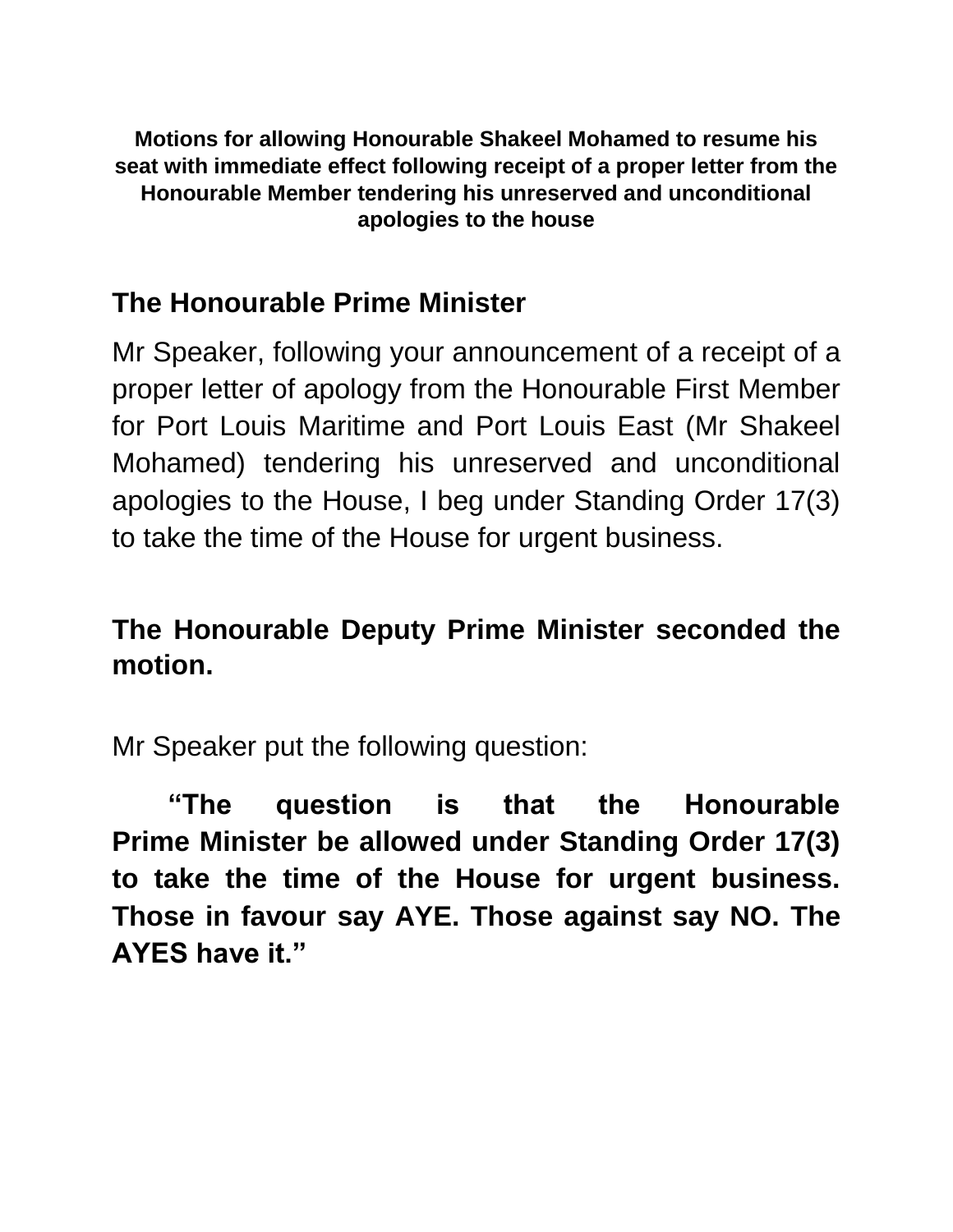# **The Honourable Prime Minister:**

Mr Speaker, having obtained your permission, I beg to move under Standing Order 29(1) to present a motion without notice.

### **The Honourable Deputy Prime Minister seconded the motion.**

Mr Speaker put the following question:

**"The question is that the Honourable Prime Minister be allowed under Standing Order 29(1) to move a motion without notice. Those in favour say AYE. Those against say NO. The AYES have it."**

### **The Honourable Prime Minister:**

Mr Speaker, in view of your announcement of a receipt of a proper letter of apology from the Honourable First Member for Port Louis Maritime and Port Louis East (Mr Shakeel Mohamed) tendering his unreserved and unconditional apologies to the House, I beg to move that the Honourable First Member for Port Louis Maritime and Port Louis East (Mr Shakeel Mohamed), be allowed to resume his seat with immediate effect.

## **The Honourable Deputy Prime Minister seconded the motion.**